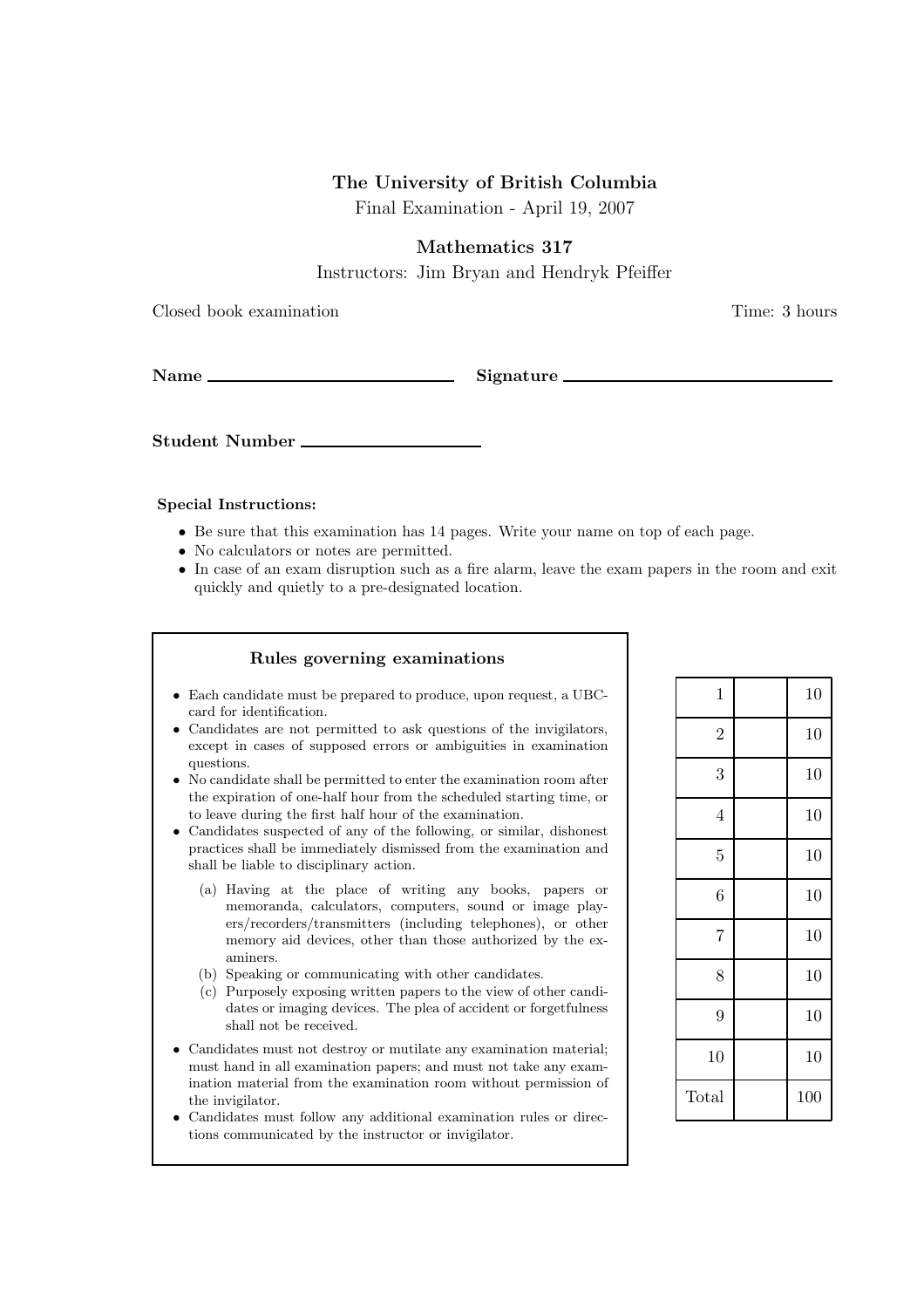### Problem 1 of 10 [10 points]

Suppose the curve C is the intersection of the cylinder  $x^2 + y^2 = 1$  with the plane  $x + y + z = 1$ .

- (1.) [4 points] Find a parameterization of C.
- (2.) [3 points] Determine the curvature of C.
- (3.) [3 points] Find the points at which the curvature is maximum and determine the value of the curvature at these points.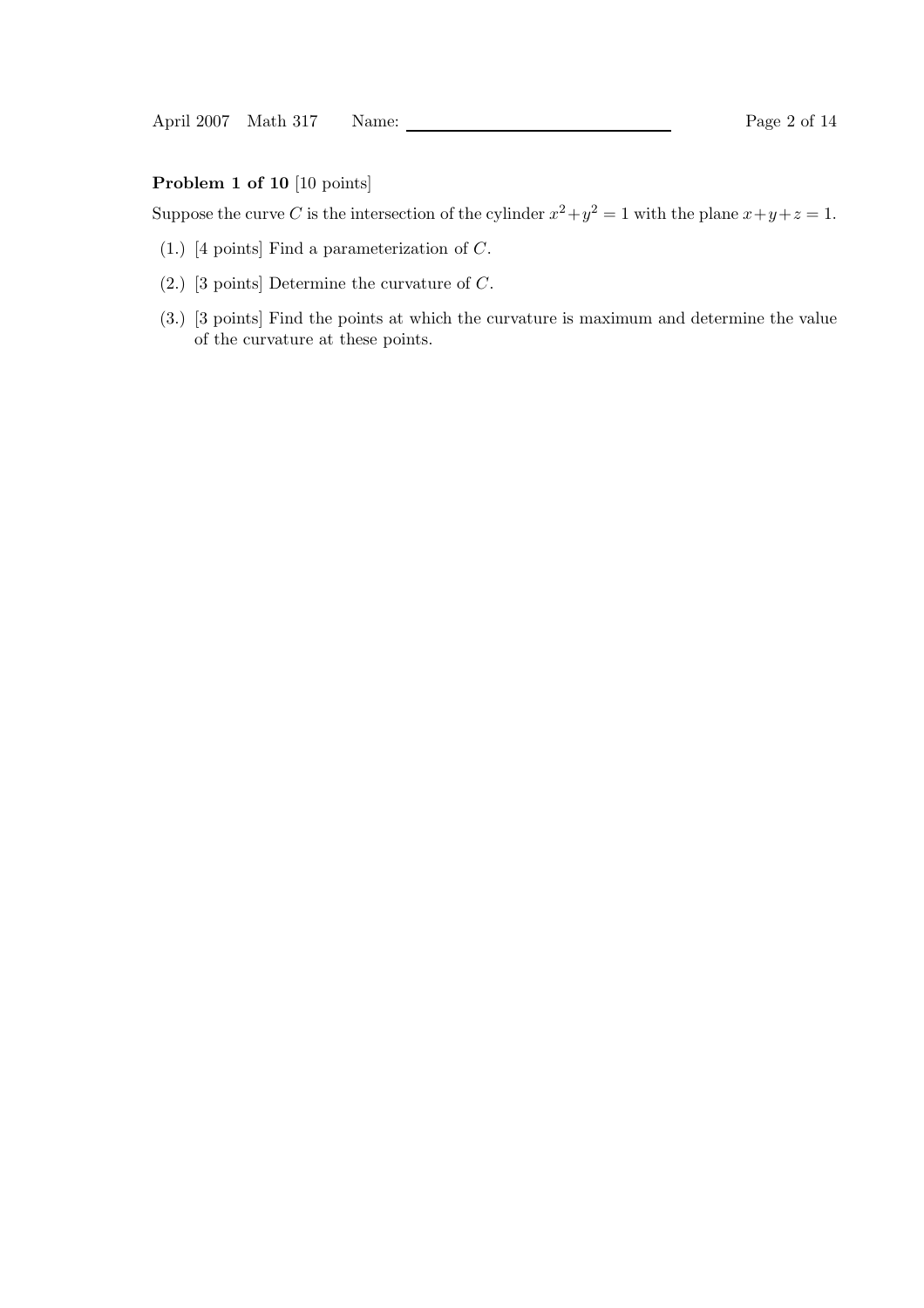Consider the curve

$$
\mathbf{r}(t) = \frac{1}{3}\cos^3 t \,\mathbf{i} + \frac{1}{3}\sin^3 t \,\mathbf{j} + \sin^3 t \,\mathbf{k}.
$$

- (1.) Compute the arc length of the curve from  $t = 0$  to  $t = \frac{\pi}{2}$ .
- (2.) Compute the arc length of the curve from  $t = 0$  to  $t = \pi$ .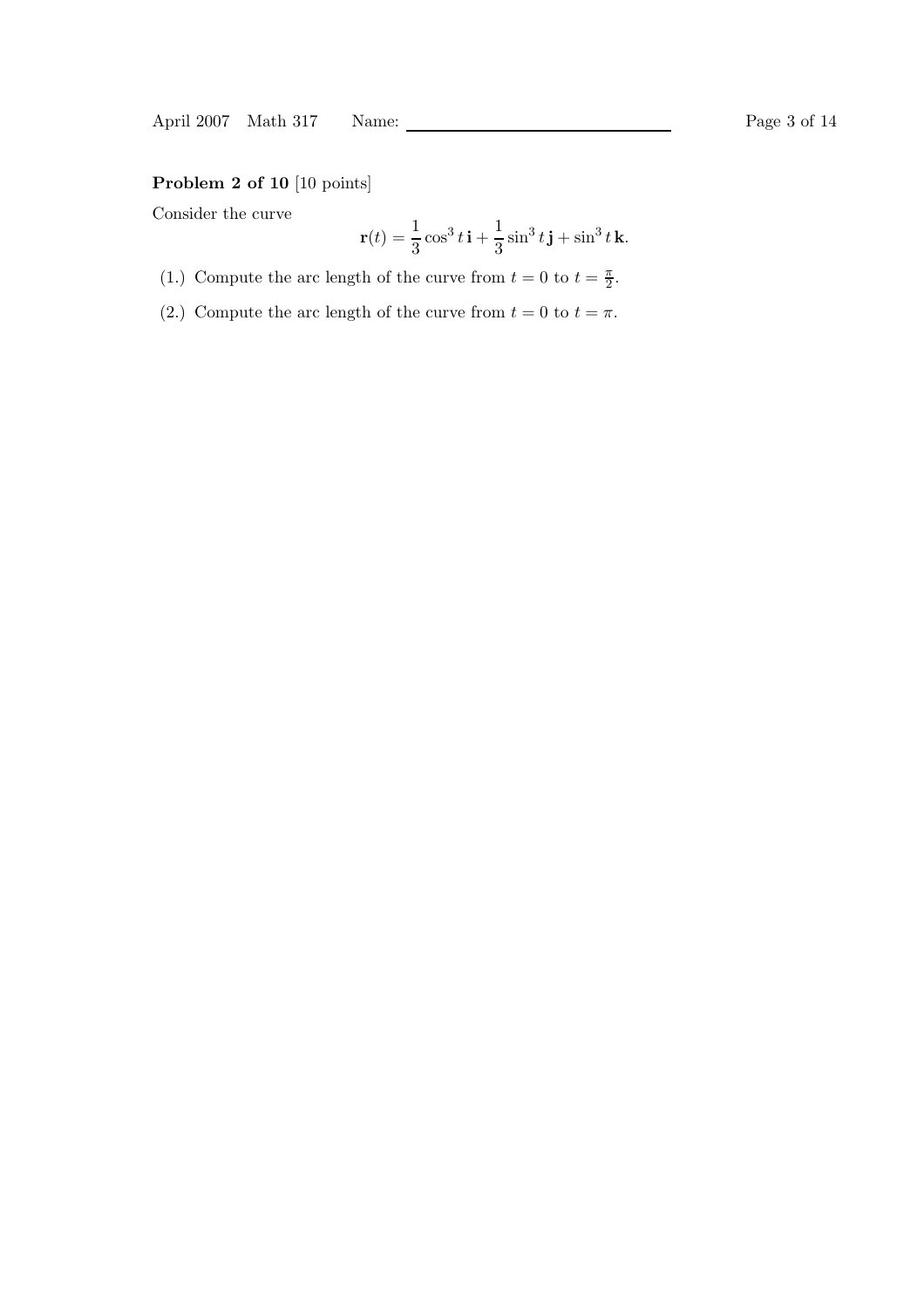### Problem 3 of 10 [10 points]

Consider the vector field

$$
\mathbf{F}(x, y, z) = -2y \cos x \sin x \mathbf{i} + (\cos^2 x + (1 + yz)e^{yz})\mathbf{j} + y^2 e^{yz}\mathbf{k}.
$$

- (1.) [5 points] Find a real valued function  $f(x, y, z)$  such that  $\mathbf{F} = \nabla f$ .
- (2.) [5 points] Evaluate the line integral

$$
\int\limits_C \mathbf{F} \cdot d\mathbf{r}
$$

where C is the arc of the curve  $\mathbf{r}(t) = \langle t, e^t, t^2 - \pi^2 \rangle$ ,  $0 \le t \le \pi$ , traversed from  $(0, 1, -\pi^2)$  to  $(\pi, e^{\pi}, 0)$ .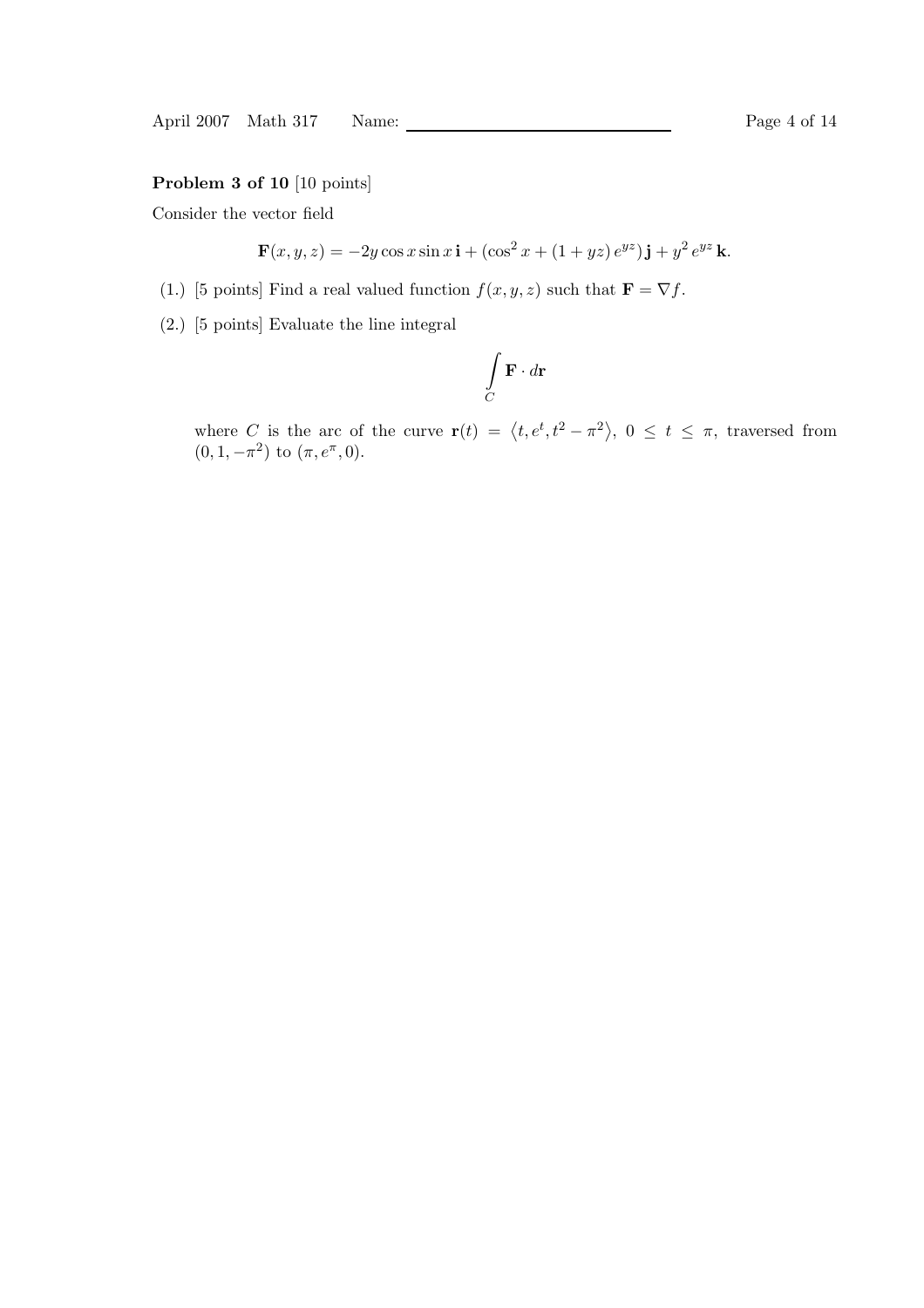### Problem 4 of 10 [10 points]

Evaluate the surface integral

$$
\iint\limits_{S} \mathbf{F} \cdot d\mathbf{S}
$$

where  $\mathbf{F}(x, y, z) = \langle \cos z + xy^2, x e^{-z}, \sin y + x^2 z \rangle$  and S is the boundary of the solid region enclosed by the paraboloid  $z = x^2 + y^2$  and the plane  $z = 4$ .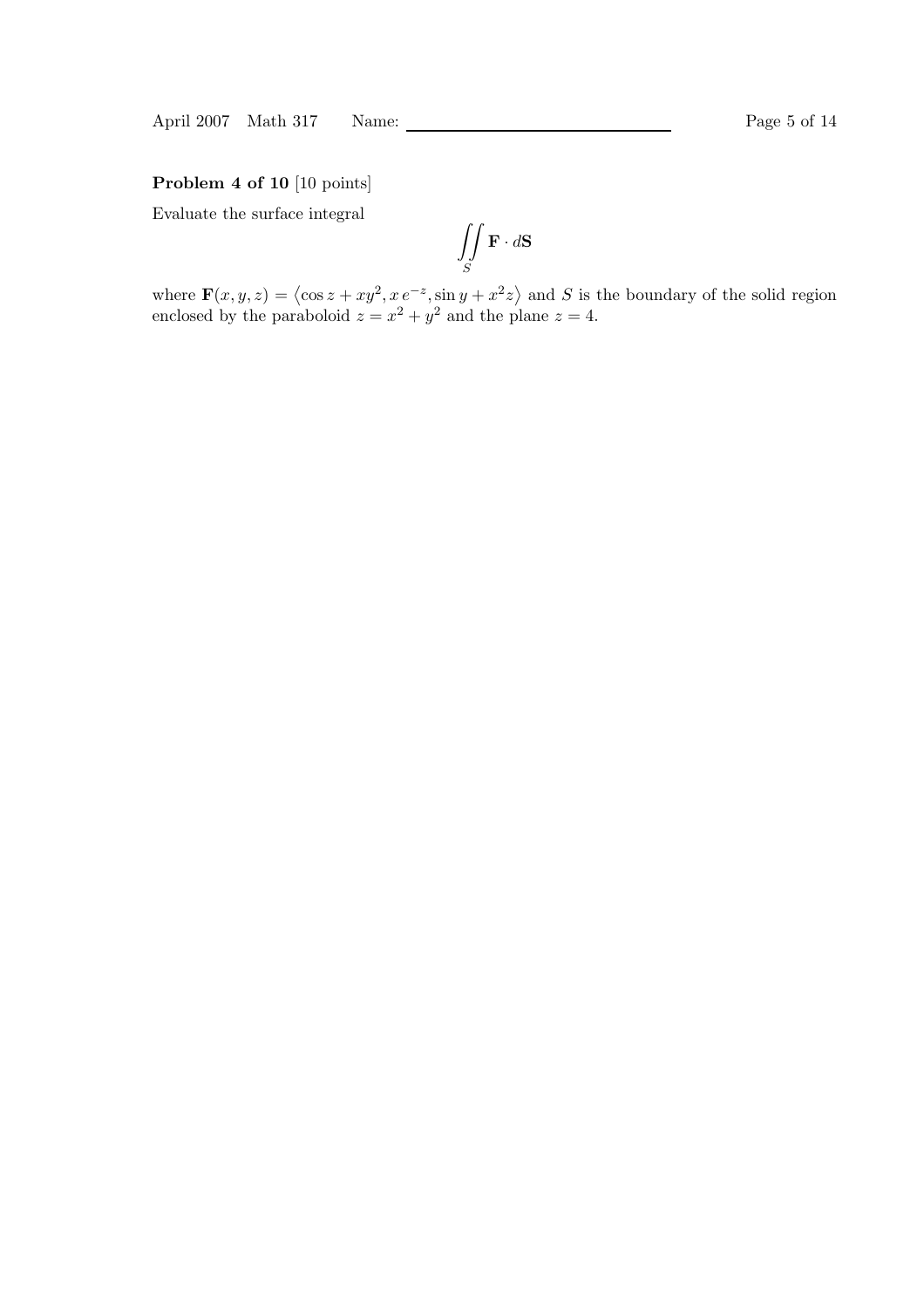Evaluate the surface integral

$$
\iint\limits_{S} xy^2 \, dS
$$

where S is the part of the sphere  $x^2 + y^2 + z^2 = 2$  for which  $x \ge \sqrt{y^2 + z^2}$ .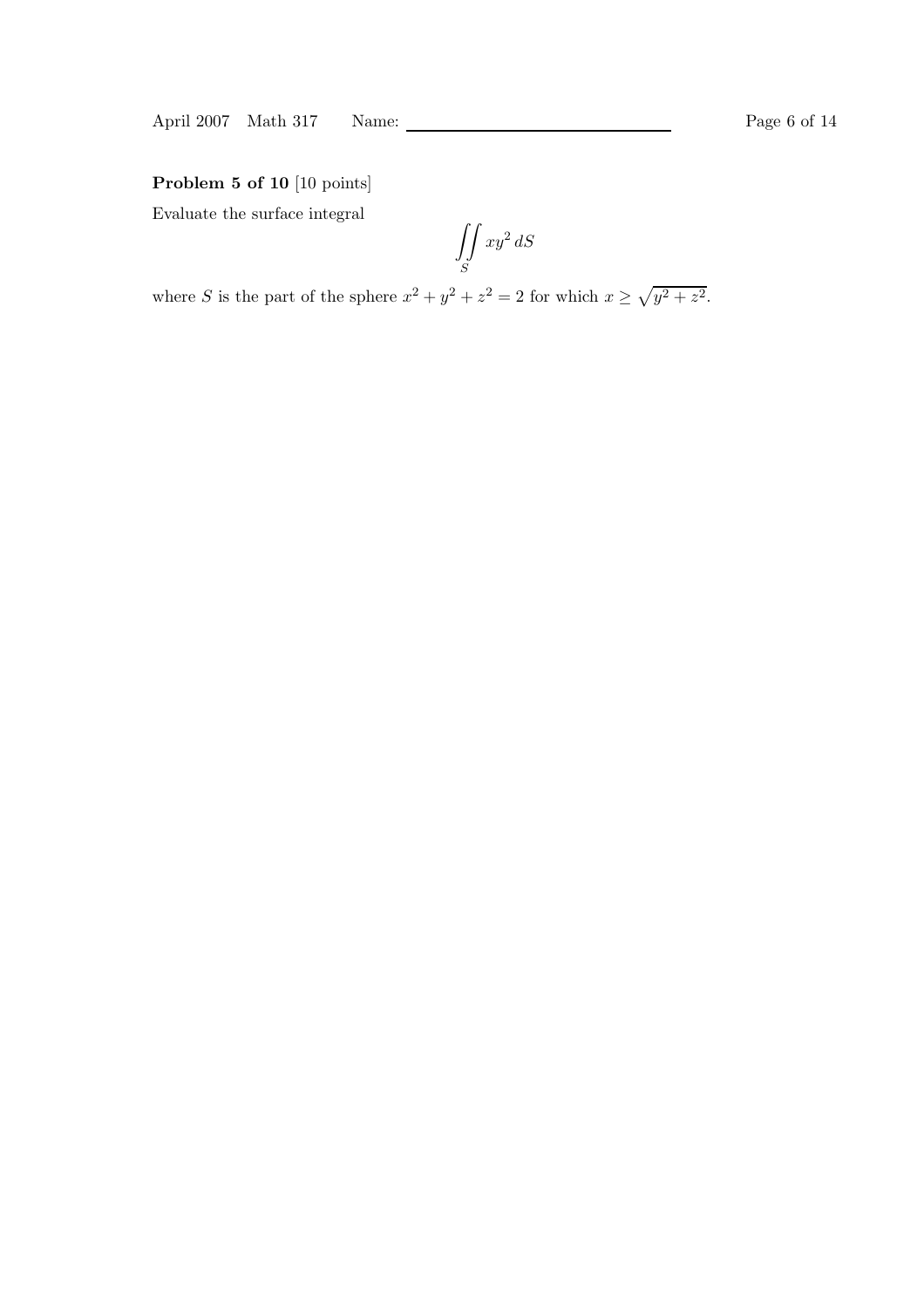April 2007 Math 317 Name: 2008 Math 317 Name: 2008 Page 7 of 14

[blank page]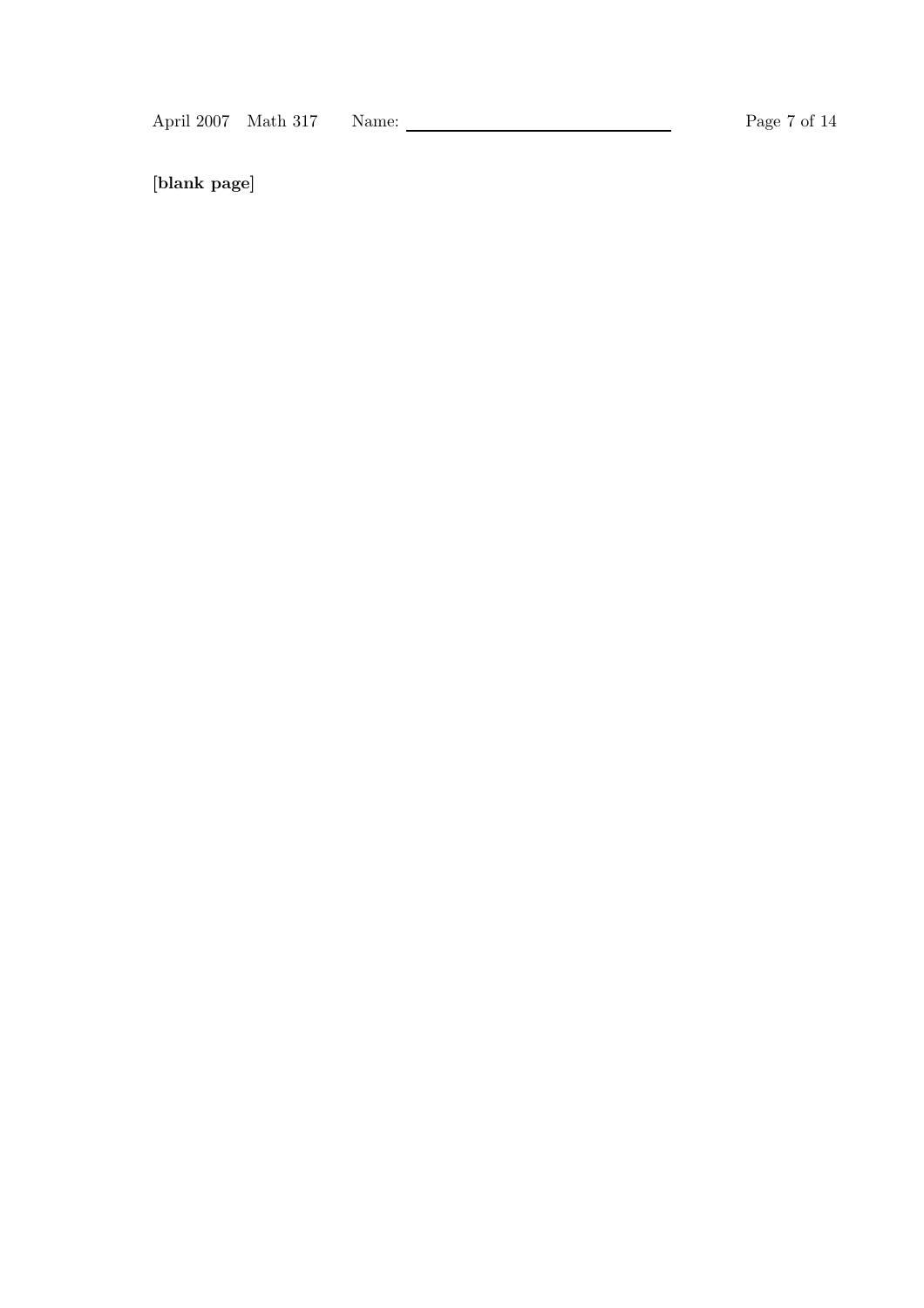Problem 6 of 10 [10 points]

Evaluate the line integral

$$
\int_C (x^2 + y e^x) dx + (x \cos y + e^x) dy
$$

where C is the arc of the curve  $x = \cos y$  for  $-\pi/2 \le y \le \pi/2$ , traversed in the direction of increasing y.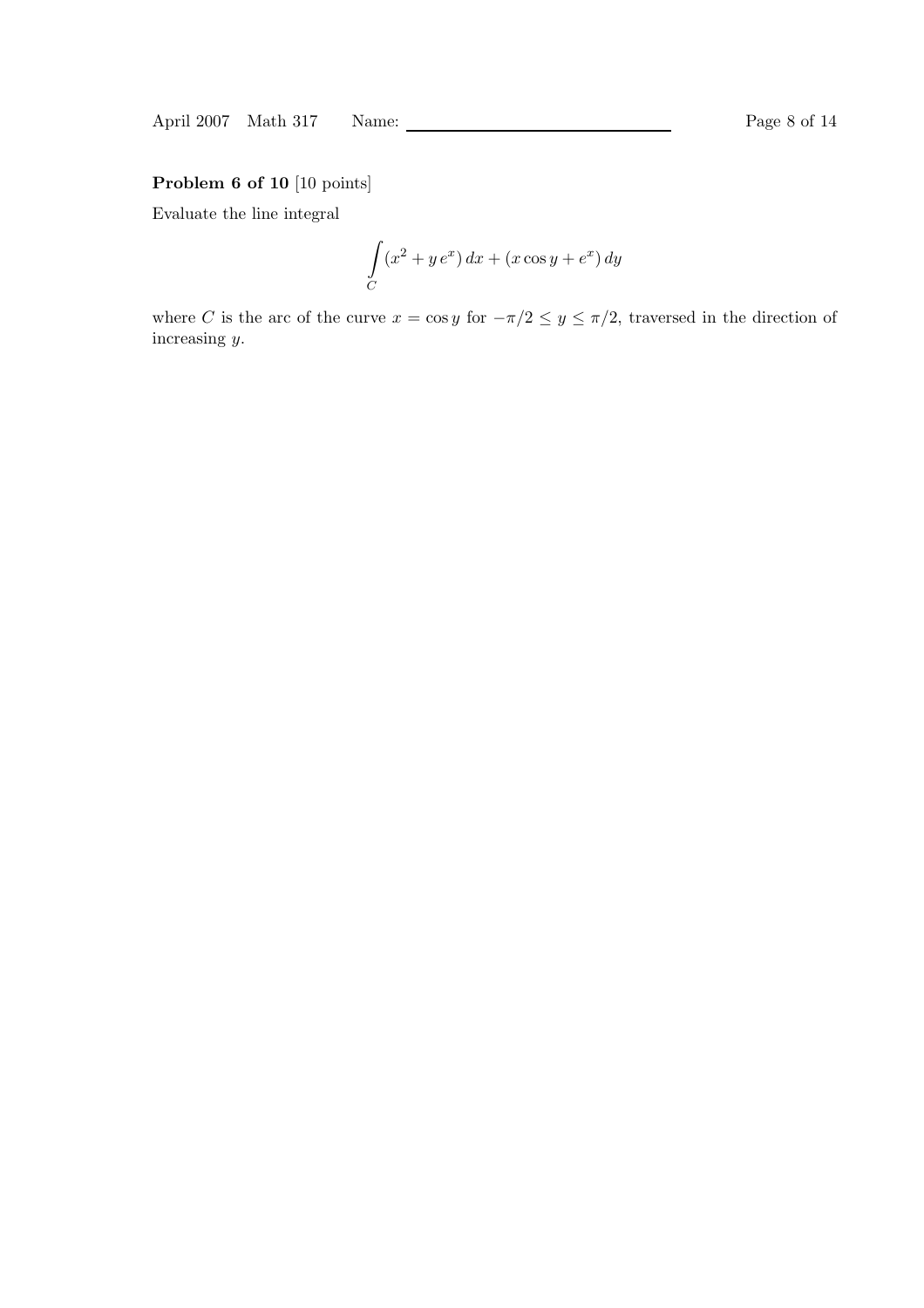### Problem 7 of 10 [10 points]

Consider the vector field

$$
\mathbf{F}(x, y, z) = \frac{x - 2y}{x^2 + y^2}\,\mathbf{i} + \frac{2x + y}{x^2 + y^2}\,\mathbf{j} + z\,\mathbf{k}.
$$

- (1.) [2 points] Determine the domain of F.
- (2.) [3 points] Compute  $\nabla \times \mathbf{F}$ . Simplify the result.
- (3.) [3 points] Evaluate the line integral

$$
\int\limits_C \mathbf{F} \cdot d\mathbf{r}
$$

where C is the circle of radius 2 in the plane  $z = 3$ , centered at  $(0, 0, 3)$  and traversed counter-clockwise if viewed from the positive z-axis, i.e. viewed "from above".

(4.) [2 points] Is F conservative?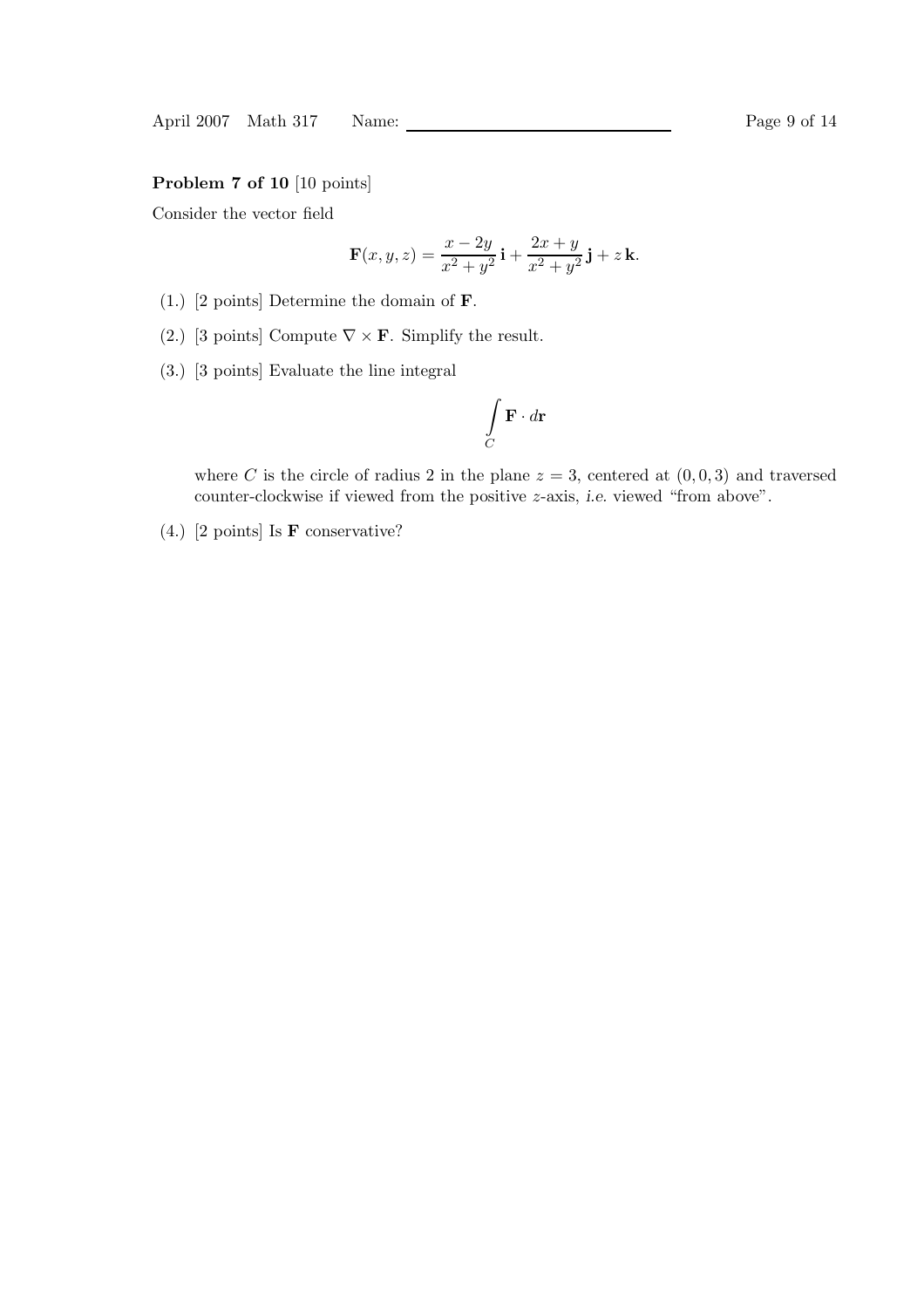# Problem 8 of 10 [10 points]

Suppose the curve C is the intersection of the cylinder  $x^2 + y^2 = 1$  with the surface  $z = xy^2$ , traversed clockwise if viewed from the positive z-axis, i.e. viewed "from above". Evaluate the line integral

$$
\int_{C} (z + \sin z) \, dx + (x^3 - x^2 y) \, dy + (x \cos z - y) \, dz.
$$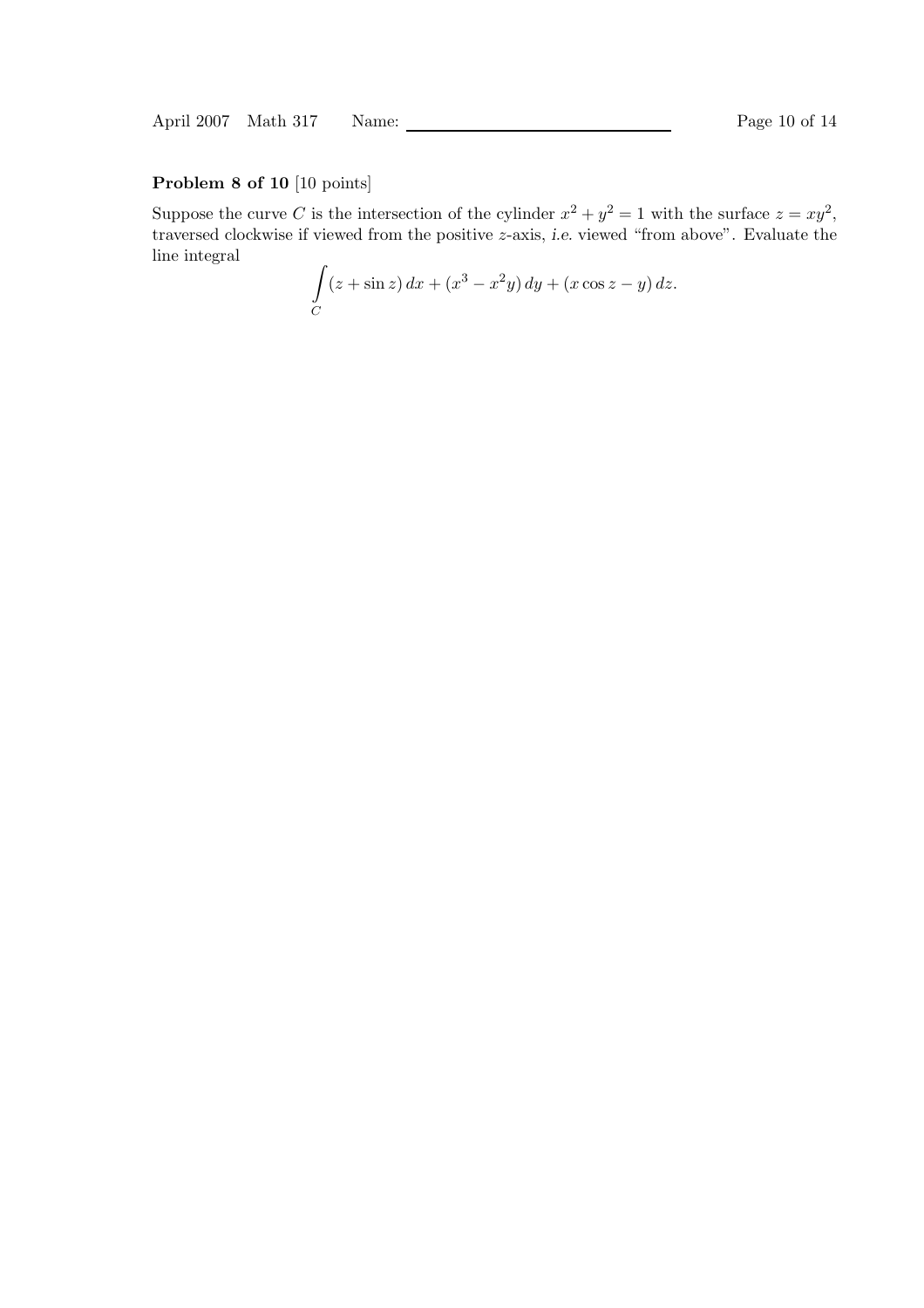April 2007 Math 317 Name: 2008 Math 317 Name: 2008 Page 11 of 14

[blank page]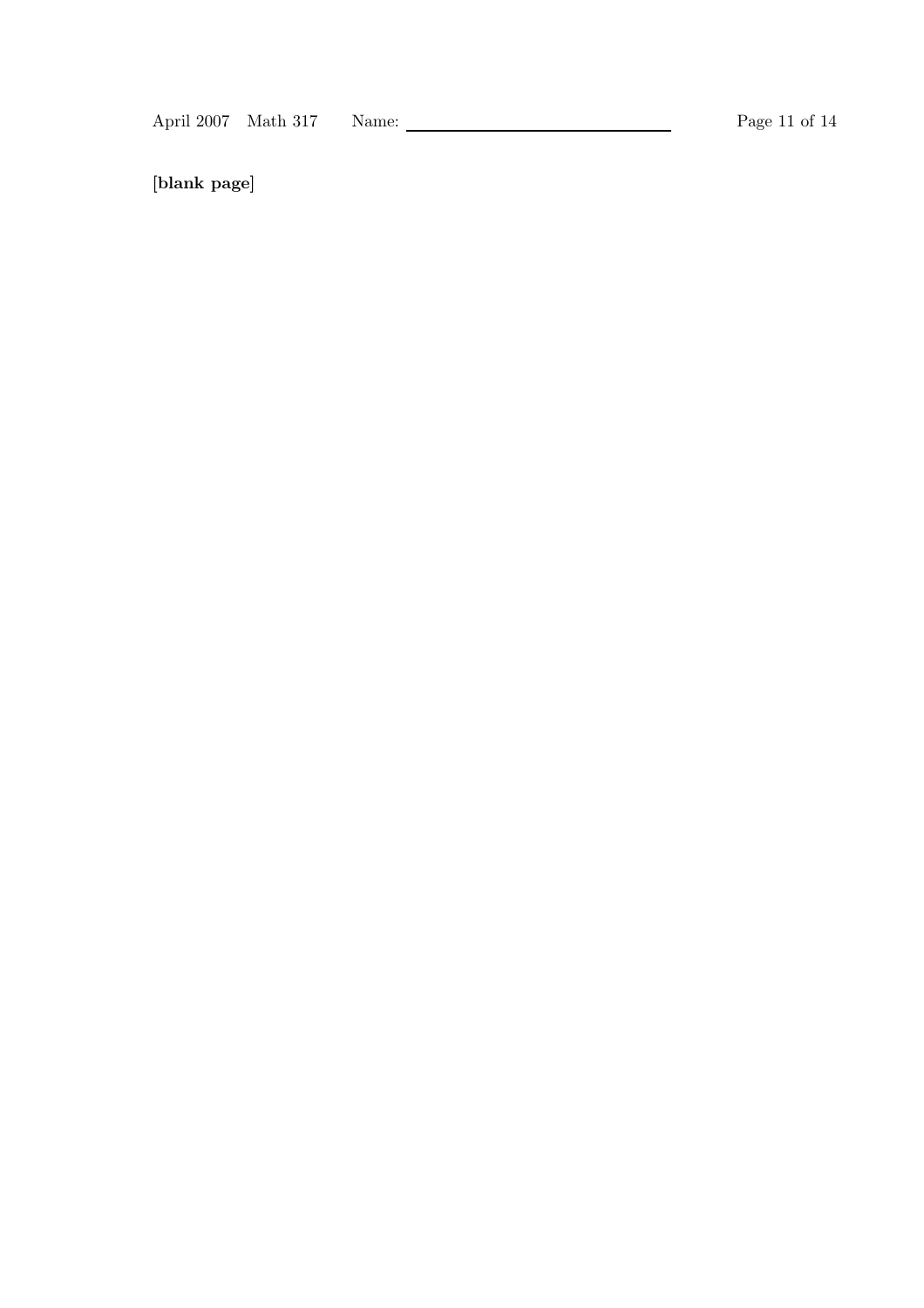April 2007 Math 317 Name: Page 12 of 14

### Problem 9 of 10 [10 points]

A physicist studies a vector field  $\mathbf{F}(x, y, z)$ . From experiments, it is known that **F** is of the form

$$
\mathbf{F}(x, y, z) = xz\,\mathbf{i} + (axe^{y}z + byz)\,\mathbf{j} + (y^{2} - xe^{y}z^{2})\,\mathbf{k}
$$

for some real numbers a and b. It is further known that  $\mathbf{F} = \nabla \times \mathbf{G}$  for some differentiable vector field G.

- (1.) [4 points] Determine a and b.
- (2.) [6 points] Evaluate the surface integral

$$
\iint\limits_{S} \mathbf{F} \cdot d\mathbf{S}
$$

where S is the part of the ellipsoid  $x^2 + y^2 + \frac{1}{4}$  $\frac{1}{4}z^2 = 1$  for which  $z \ge 0$ , oriented so that its normal vector has a positive z-component.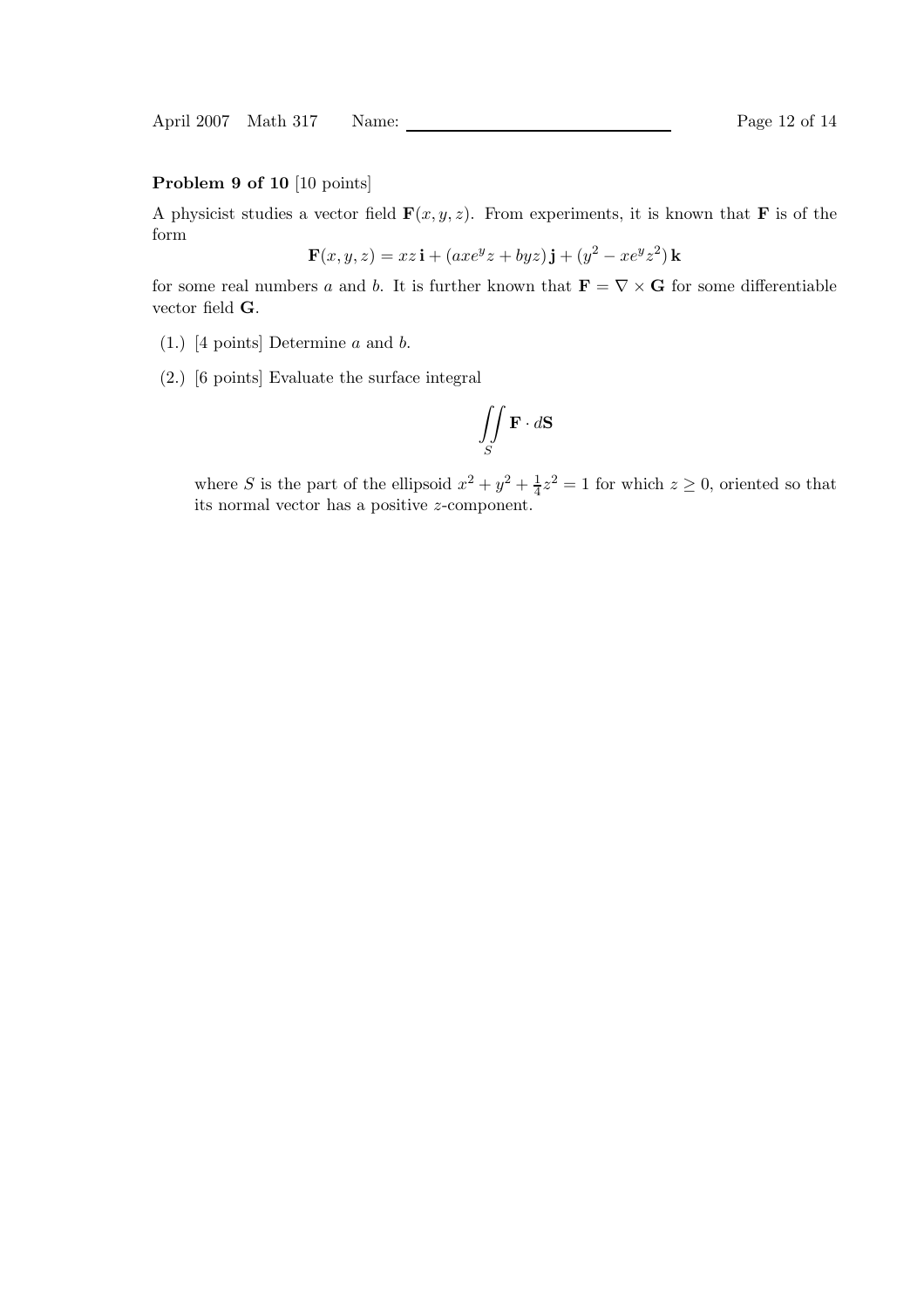April 2007 Math 317 Name: 2008 Math 317 Name: 2008 Page 13 of 14

[blank page]